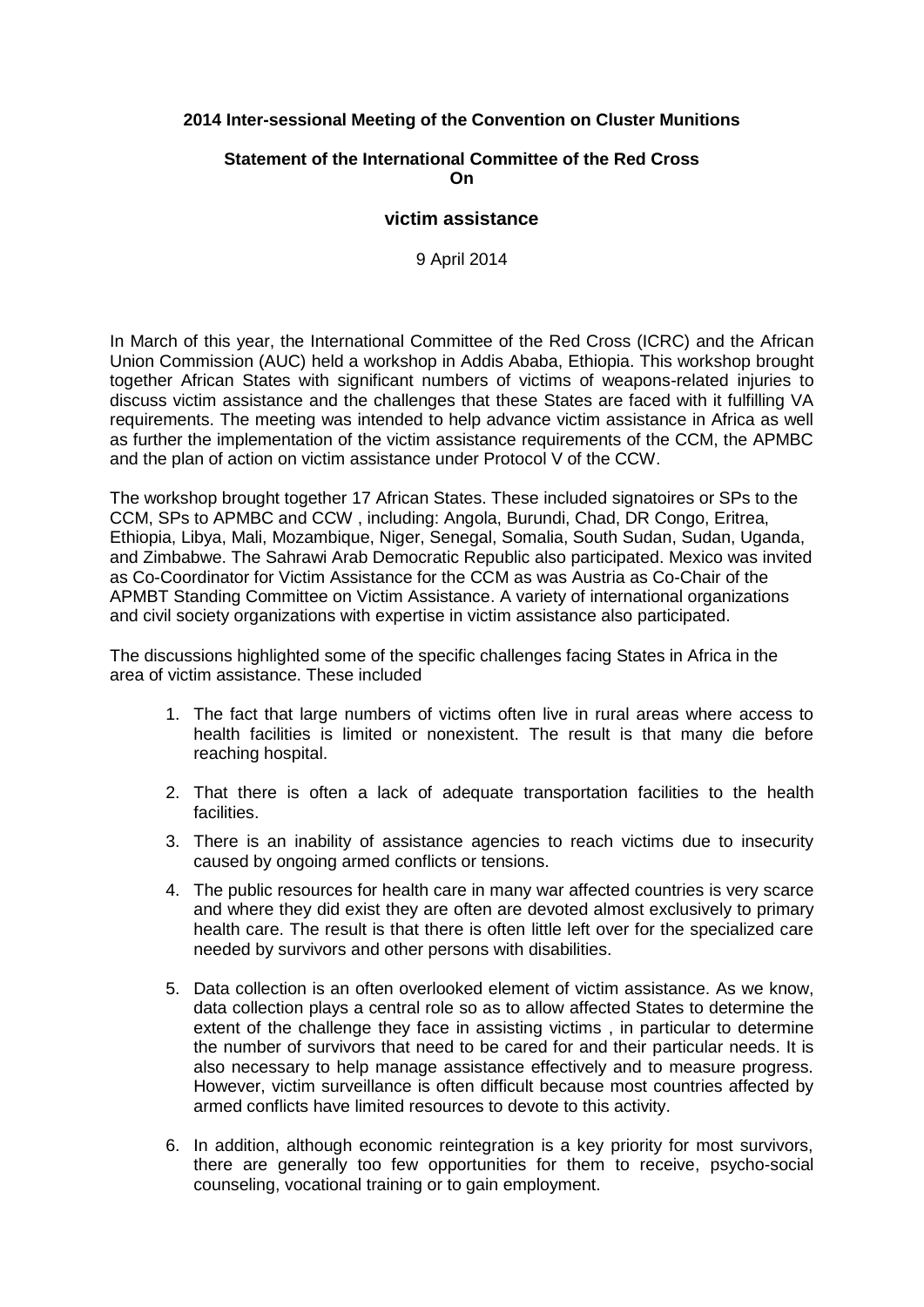As a result of the discussion on these issues the workshop adopted a set of initial conclusions which contain some general observations and identifies some areas for future work. The conclusions from the meeting included the following:

**First, in the area of assessing needs:** the meeting stressed the need for the development of information systems that identify and analyse the needs, priorities and capacities of victims and survivors as well as the availability and quality of the services and programs of assistance providers.

Next, in the area of **national action plans and strategies,** the meeting affirmed that States must develop national action plans to help ensure that the needs and rights of victims, survivors and persons with disabilities are being met in a coordinated and coherent manner. The plan should include objectives that are specific, measurable, achievable, realistic and time bound.

Next, concerning **access to services,** the **p**articipants stressed that victims, survivors and persons with disabilities must have access to the necessary medical and rehabilitative services and programs so as to help them obtain maximum independence and full participation in all aspects of life. In-order for this to be achieved, Member States should ensure that all programs/ services being offered are reviewed for ease of access for persons with disability.

And finally, under **enhancing intra-Africa Cooperation and assistance**, the meeting outlined that States and relevant regional and international organizations should seek ways to advance synergy, coordination and the implementation of victim assistance obligations, services and programs. This should be a comprehensive approach involving entities at the national, regional and continental levels.

More specific recommendations in each of these areas will be included in the report of the meeting which is currently being prepared.

The workshop builds upon an international meeting on victim assistance organized by the ICRC and Norwegian Red Cross in 2009. This meeting also brought together experts and practitioners involved in victim assistance in affected countries affected by these weapons, as well as individuals responsible for promoting and supporting the implementation of victim assistance obligations under the Conventions. These meetings confirm our belief that much of the work on victim assistance should move away from general thematic discussions and become more focused on the needs and challenges in specific contexts. This requires the work on victim assistance to become country specific as well as necessitate greater involvement of the professionals who provide medical, physical rehabilitation and socioeconomic support to victims in affected countries.

As I mentioned, a report of the meeting is currently being prepared and we will share it with States ands and organizations once it is finalized.

Thank you